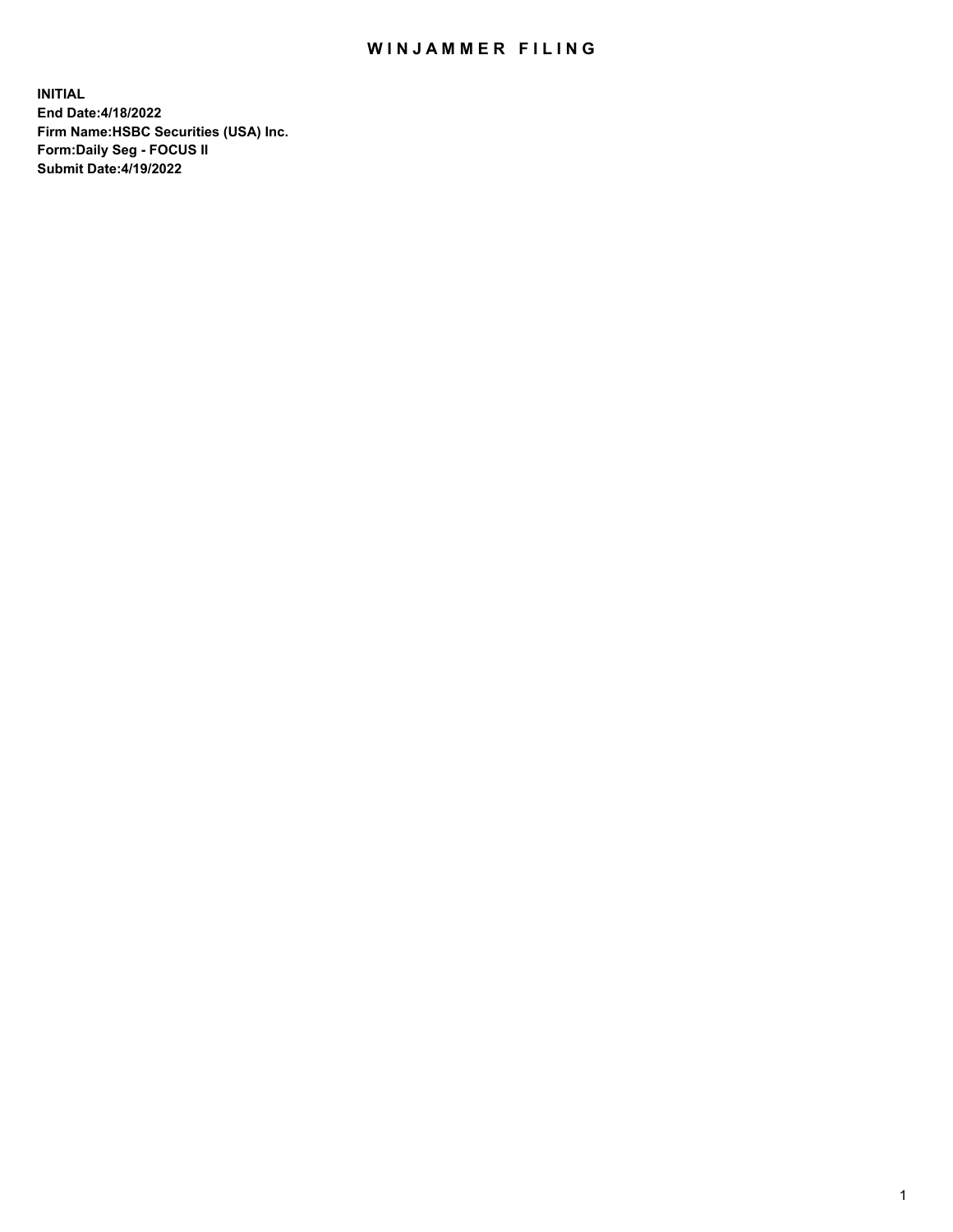**INITIAL End Date:4/18/2022 Firm Name:HSBC Securities (USA) Inc. Form:Daily Seg - FOCUS II Submit Date:4/19/2022 Daily Segregation - Cover Page**

| Name of Company                                                                                                                                                                                                                                                                                                                | <b>HSBC Securities (USA) Inc.</b>                          |
|--------------------------------------------------------------------------------------------------------------------------------------------------------------------------------------------------------------------------------------------------------------------------------------------------------------------------------|------------------------------------------------------------|
| <b>Contact Name</b>                                                                                                                                                                                                                                                                                                            | <b>Michael Vacca</b>                                       |
| <b>Contact Phone Number</b>                                                                                                                                                                                                                                                                                                    | 212-525-7951                                               |
| <b>Contact Email Address</b>                                                                                                                                                                                                                                                                                                   | michael.vacca@us.hsbc.com                                  |
| FCM's Customer Segregated Funds Residual Interest Target (choose one):<br>a. Minimum dollar amount: ; or<br>b. Minimum percentage of customer segregated funds required:%; or<br>c. Dollar amount range between: and; or<br>d. Percentage range of customer segregated funds required between: % and %.                        | 132,000,000<br><u>0</u><br>00<br>0 <sub>0</sub>            |
| FCM's Customer Secured Amount Funds Residual Interest Target (choose one):<br>a. Minimum dollar amount: ; or<br>b. Minimum percentage of customer secured funds required:%; or<br>c. Dollar amount range between: and; or<br>d. Percentage range of customer secured funds required between: % and %.                          | 15,000,000<br><u>0</u><br>0 <sub>0</sub><br>0 <sub>0</sub> |
| FCM's Cleared Swaps Customer Collateral Residual Interest Target (choose one):<br>a. Minimum dollar amount: ; or<br>b. Minimum percentage of cleared swaps customer collateral required:% ; or<br>c. Dollar amount range between: and; or<br>d. Percentage range of cleared swaps customer collateral required between:% and%. | 83,000,000<br><u>0</u><br><u>00</u><br>00                  |

Attach supporting documents CH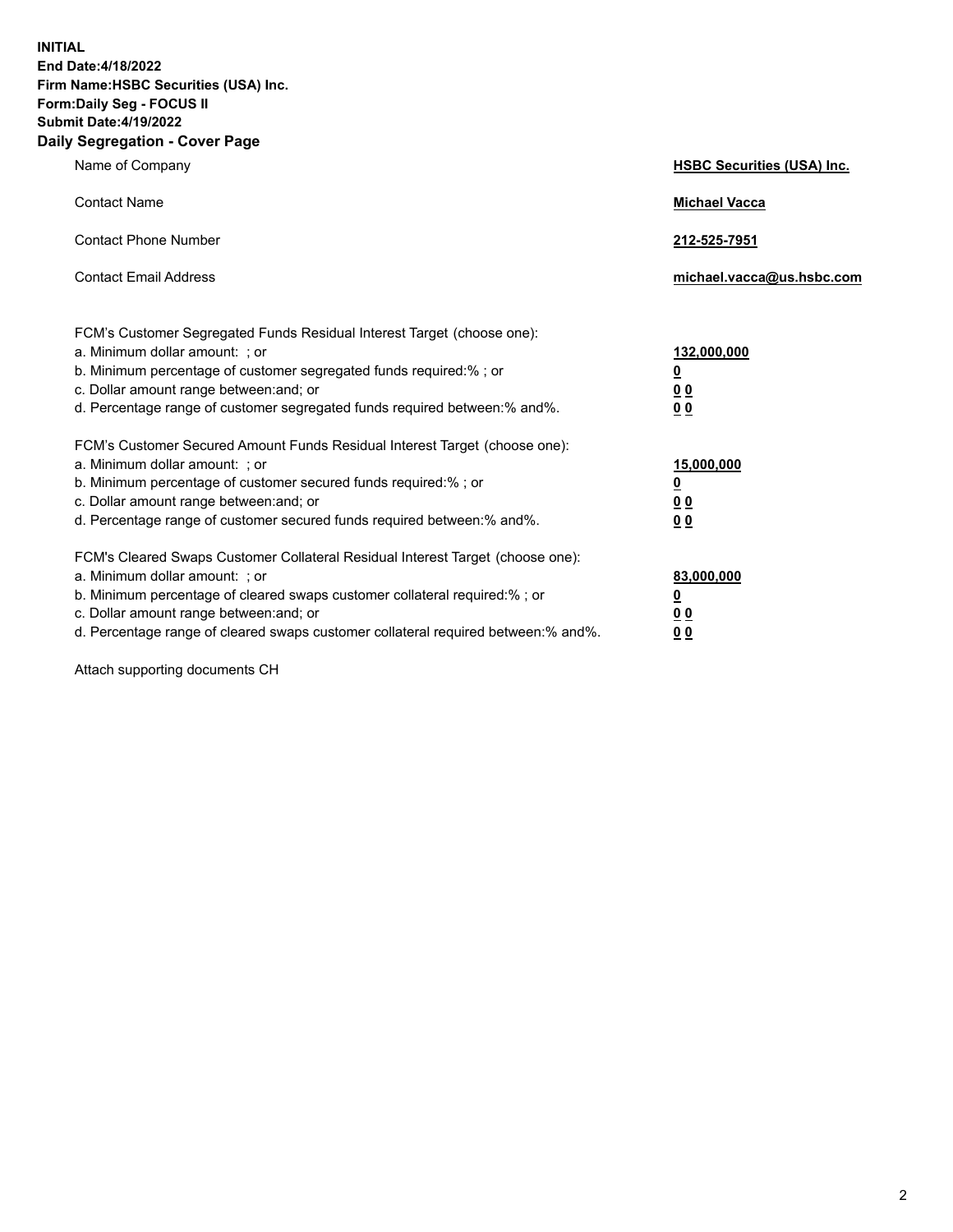**INITIAL End Date:4/18/2022 Firm Name:HSBC Securities (USA) Inc. Form:Daily Seg - FOCUS II Submit Date:4/19/2022 Daily Segregation - Secured Amounts** Foreign Futures and Foreign Options Secured Amounts Amount required to be set aside pursuant to law, rule or regulation of a foreign government or a rule of a self-regulatory organization authorized thereunder **0** [7305] 1. Net ledger balance - Foreign Futures and Foreign Option Trading - All Customers A. Cash **99,967,836** [7315] B. Securities (at market) **51,983,300** [7317] 2. Net unrealized profit (loss) in open futures contracts traded on a foreign board of trade **10,538,174** [7325] 3. Exchange traded options a. Market value of open option contracts purchased on a foreign board of trade **0** [7335] b. Market value of open contracts granted (sold) on a foreign board of trade **0** [7337] 4. Net equity (deficit) (add lines 1. 2. and 3.) **162,489,310** [7345] 5. Account liquidating to a deficit and account with a debit balances - gross amount **2,576,599** [7351] Less: amount offset by customer owned securities **-2,554,077** [7352] **22,522** [7354] 6. Amount required to be set aside as the secured amount - Net Liquidating Equity Method (add lines 4 and 5) **162,511,832** [7355] 7. Greater of amount required to be set aside pursuant to foreign jurisdiction (above) or line 6. **162,511,832** [7360] FUNDS DEPOSITED IN SEPARATE REGULATION 30.7 ACCOUNTS 1. Cash in banks A. Banks located in the United States **17,532,438** [7500] B. Other banks qualified under Regulation 30.7 **0** [7520] **17,532,438** [7530] 2. Securities A. In safekeeping with banks located in the United States **51,983,300** [7540] B. In safekeeping with other banks qualified under Regulation 30.7 **0** [7560] **51,983,300** [7570] 3. Equities with registered futures commission merchants A. Cash **0** [7580] B. Securities **0** [7590] C. Unrealized gain (loss) on open futures contracts **0** [7600] D. Value of long option contracts **0** [7610] E. Value of short option contracts **0** [7615] **0** [7620] 4. Amounts held by clearing organizations of foreign boards of trade A. Cash **0** [7640] B. Securities **0** [7650] C. Amount due to (from) clearing organization - daily variation **0** [7660] D. Value of long option contracts **0** [7670] E. Value of short option contracts **0** [7675] **0** [7680] 5. Amounts held by members of foreign boards of trade A. Cash **136,633,166** [7700] B. Securities **0** [7710] C. Unrealized gain (loss) on open futures contracts **10,538,174** [7720] D. Value of long option contracts **0** [7730] E. Value of short option contracts **0** [7735] **147,171,340** [7740] 6. Amounts with other depositories designated by a foreign board of trade **0** [7760] 7. Segregated funds on hand **0** [7765] 8. Total funds in separate section 30.7 accounts **216,687,078** [7770] 9. Excess (deficiency) Set Aside for Secured Amount (subtract line 7 Secured Statement Page 1 from Line 8) **54,175,246** [7380] 10. Management Target Amount for Excess funds in separate section 30.7 accounts **15,000,000** [7780]

11. Excess (deficiency) funds in separate 30.7 accounts over (under) Management Target **39,175,246** [7785]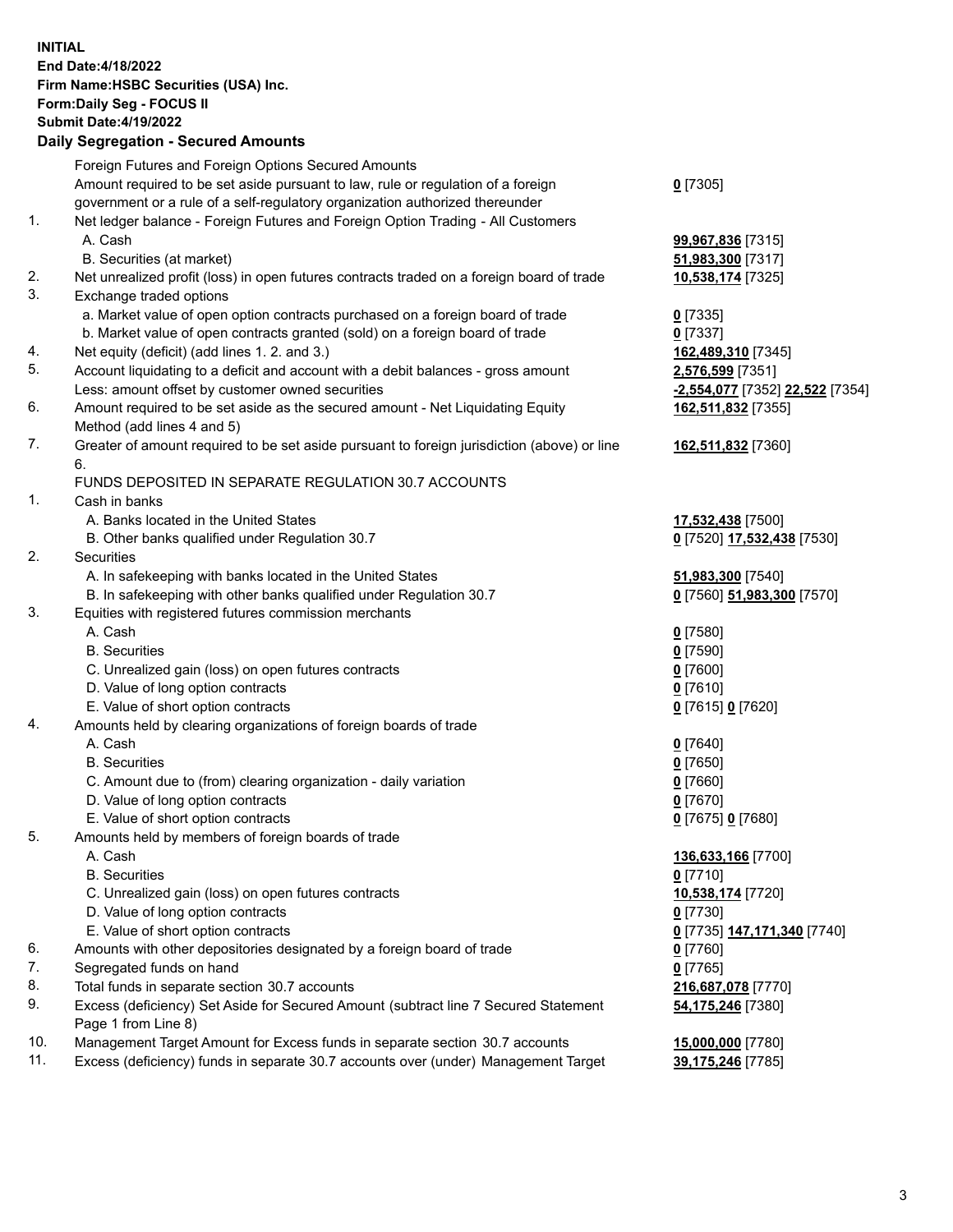**INITIAL End Date:4/18/2022 Firm Name:HSBC Securities (USA) Inc. Form:Daily Seg - FOCUS II Submit Date:4/19/2022 Daily Segregation - Segregation Statement** SEGREGATION REQUIREMENTS(Section 4d(2) of the CEAct) 1. Net ledger balance A. Cash **3,182,132,190** [7010] B. Securities (at market) **1,169,460,595** [7020] 2. Net unrealized profit (loss) in open futures contracts traded on a contract market **-904,478,307** [7030] 3. Exchange traded options A. Add market value of open option contracts purchased on a contract market **4,405,097,680** [7032] B. Deduct market value of open option contracts granted (sold) on a contract market **-910,118,395** [7033] 4. Net equity (deficit) (add lines 1, 2 and 3) **6,942,093,763** [7040] 5. Accounts liquidating to a deficit and accounts with debit balances - gross amount **24,538,295** [7045] Less: amount offset by customer securities **-24,538,295** [7047] **0** [7050] 6. Amount required to be segregated (add lines 4 and 5) **6,942,093,763** [7060] FUNDS IN SEGREGATED ACCOUNTS 7. Deposited in segregated funds bank accounts A. Cash **9,086,580** [7070] B. Securities representing investments of customers' funds (at market) **0** [7080] C. Securities held for particular customers or option customers in lieu of cash (at market) **262,858,738** [7090] 8. Margins on deposit with derivatives clearing organizations of contract markets A. Cash **2,197,251,874** [7100] B. Securities representing investments of customers' funds (at market) **174,287,552** [7110] C. Securities held for particular customers or option customers in lieu of cash (at market) **828,636,421** [7120] 9. Net settlement from (to) derivatives clearing organizations of contract markets **40,638,506** [7130] 10. Exchange traded options A. Value of open long option contracts **4,405,097,680** [7132] B. Value of open short option contracts **-910,118,395** [7133] 11. Net equities with other FCMs A. Net liquidating equity **2,466** [7140] B. Securities representing investments of customers' funds (at market) **0** [7160] C. Securities held for particular customers or option customers in lieu of cash (at market) **22,734,375** [7170] 12. Segregated funds on hand **55,231,061** [7150] 13. Total amount in segregation (add lines 7 through 12) **7,085,706,858** [7180] 14. Excess (deficiency) funds in segregation (subtract line 6 from line 13) **143,613,095** [7190] 15. Management Target Amount for Excess funds in segregation **132,000,000** [7194] 16. Excess (deficiency) funds in segregation over (under) Management Target Amount **11,613,095** [7198]

Excess